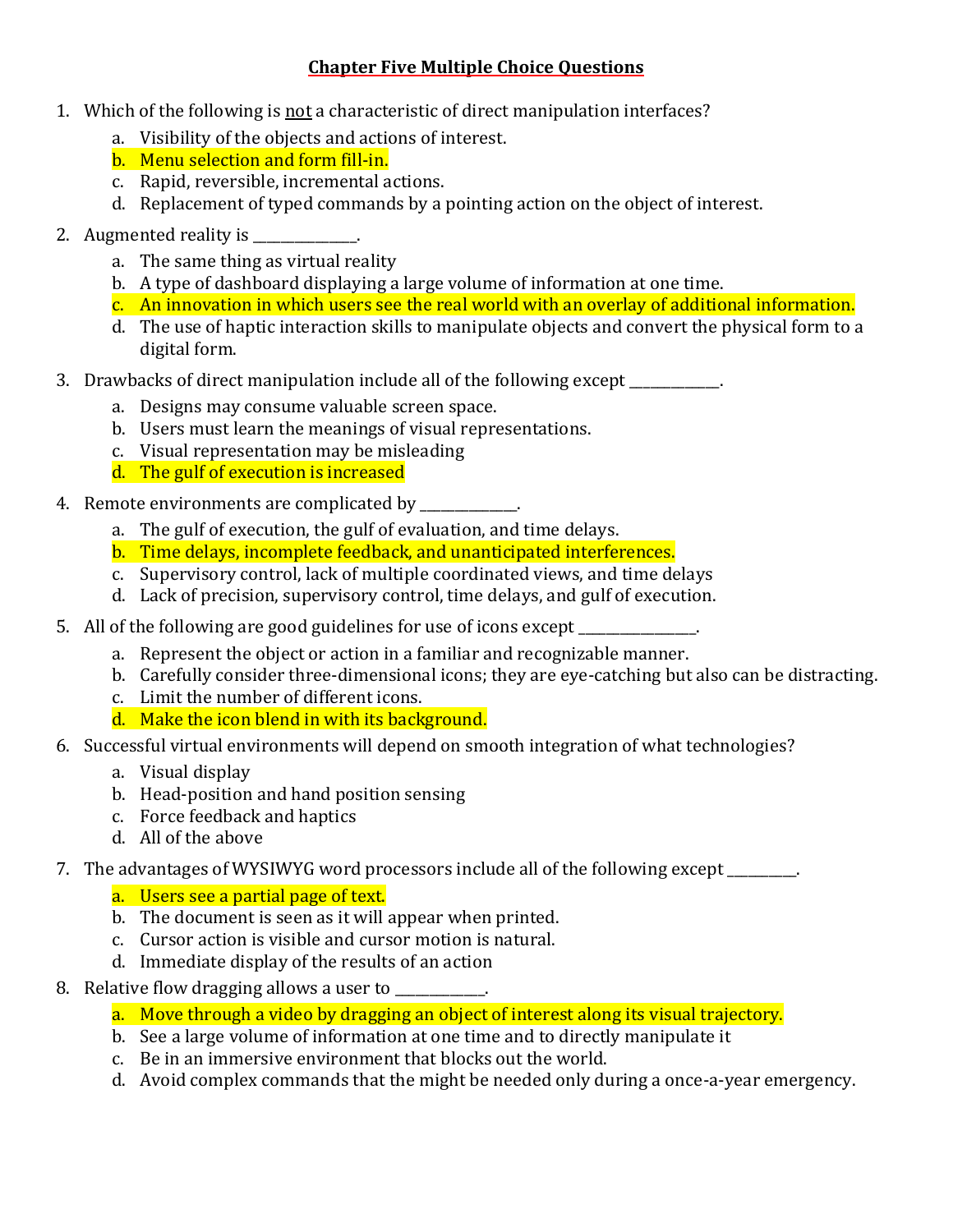- 9. A successful direct-manipulation interface must present
	- a. A complex series of user choices.
	- b. An appropriate representation or model of reality.
	- c. The option for users to enter a long string of commands.
	- d. Mixed metaphors so that users don't become bored.
- 10. Which of the following is not a beneficial attribute of well-designed systems that use direct manipulation?
	- a. Novices can learn basic functionality quickly
	- b. Experts can work rapidly to carry out a wide range of tasks
	- c. Knowledgeable intermittent users can retain operational concepts.
	- d. User actions are permanent and cannot easily be undone
- 11. \_\_\_\_\_\_\_\_\_\_\_\_ is the name for the condition that exists when a remotely controlled device transmits its current position, but does it so slowly that it does not indicate its *exact* current position.

# a. Incomplete feedback

- b. Transmission delay
- c. Insufficient feedback
- d. Feedback delay

12. One solution to the problems of the architecture of remote environments is

- a. Discourage the use of remote environments for critical tasks.
- b. Make explicit the network delays and breakdowns as part of the system.
- c. Add animation that allows users to see what happens if they move their input device.
- d. Better user training
- 13. For virtual environments to be successful, displays must
	- a. Approach real time in presenting images to the users.
	- b. Use low resolution when objects are not moving
	- c. Be head-mounted
	- d. Be boom-mounted

14. Allowing surgeons to look at a patient while they see an overlay of an x-ray is an example of \_\_\_\_.

- a. Virtual reality
- b. Visual Display
- c. Augmented Reality
- d. Force Feedback

15. Users have a strong sense of causality when \_\_\_\_\_\_\_\_\_\_\_\_\_.

- a. Interface objects and actions are complex.
- b. Users can select actions rapidly by pointing or gesturing.
- c. Display feedback is delayed.
- d. Inputs produce random results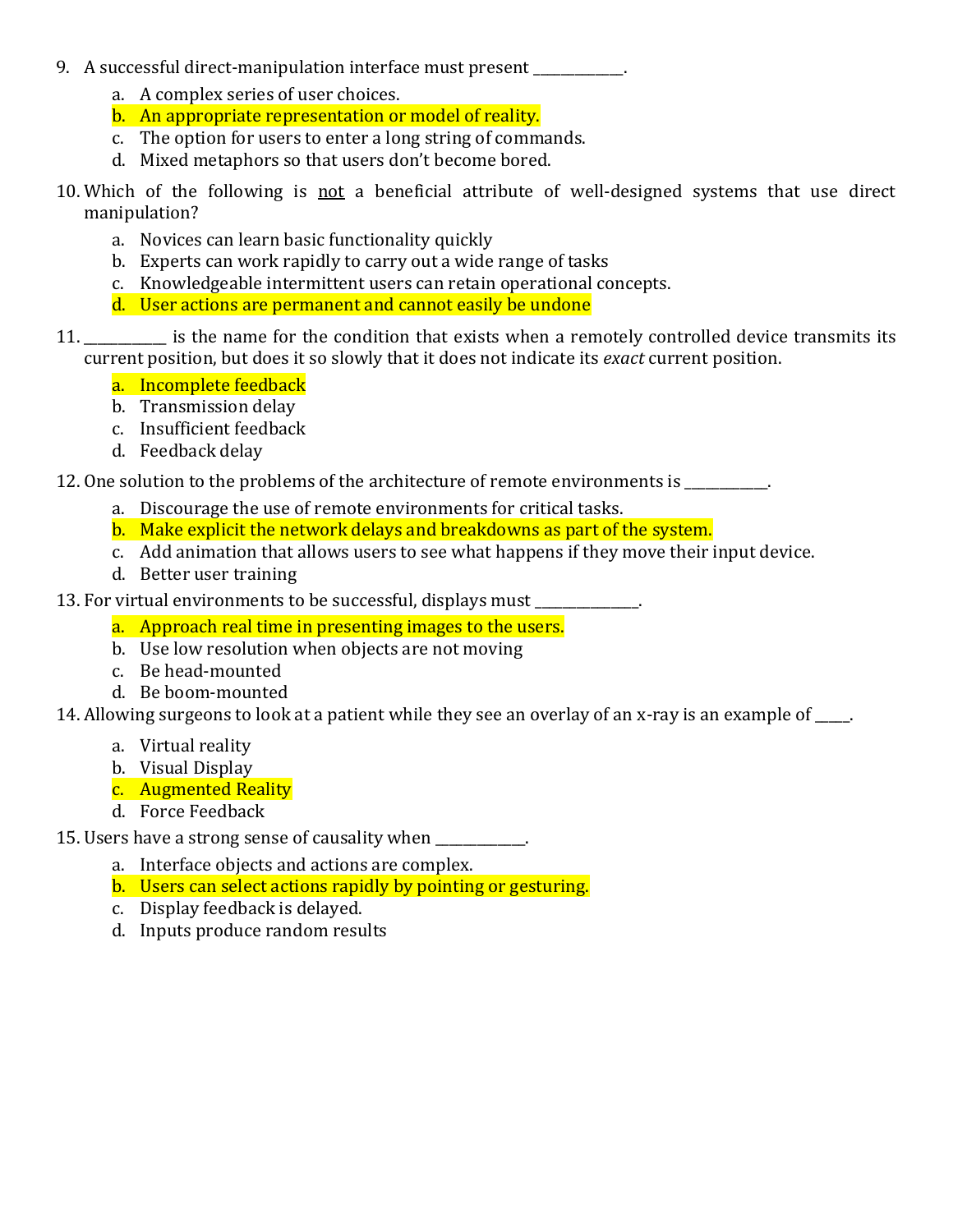#### **Chapter 6 Multiple Choice Questions**

- 1. Which is not a good rule for organizing menu contents into meaningful groups and sequences?
	- a. Create groups of logically similar items.
	- b. Form groups that cover all possibilities.
	- c. Make sure that some items overlap.
	- d. Use familiar terminology, but ensure that items are distinct from one another.
- 2. Menus with simple yes/no, true/false, or male/female choices are called \_\_\_\_\_\_\_\_\_.
	- a. Binary
	- b. Tertiary
	- c. Secondary
	- d. Simple
- 3. Expert or frequent users who need quick ways to perform simple tasks benefit from all of the following except the contract of the contract of the contract of the contract of the contract of the contract of the contract of the contract of the contract of the contract of the contract of the contract of the contract of the con
	- a. Keyboard shortcuts
	- b. The ability to "mouse ahead"
	- c. Tear-off menus.
	- d. Random presentation sequence.
- 4. When considering the depth/Breadth tradeoff in menus, studies show that  $\blacksquare$ 
	- a. Breadth should be preferred over depth.
	- b. Depth should be preferred over breadth.
	- c. User experience level is the key factor.
	- d. Designers should give users a choice.
- 5. Which of the following will help alleviate user disorientation when navigating through a menu structure?
	- a. Using familiar and consistent terminology
	- b. Creating menu shortcuts
	- c. Using graphics, fonts, typefaces, or highlighting to indicate menu position
	- d. Designing menus to have many deep levels
- 6. Which of the following is a good idea when designing menus for a small screen device like a phone?
	- a. Simplify. Focus on important functions, relegate others to other platforms
	- b. Present as many functions as possible
	- c. Always sequence menu items in alphabetical order
	- d. Don't worry about learnability.
- 7. The type of menu that displays all of the menu items on the screen at once but shows only items near the cursor at full size is called a \_\_\_\_\_\_\_\_\_\_\_ menu.
	- a. Fisheye
	- b. Spatial
	- c. Combo
	- d. Two-dimensional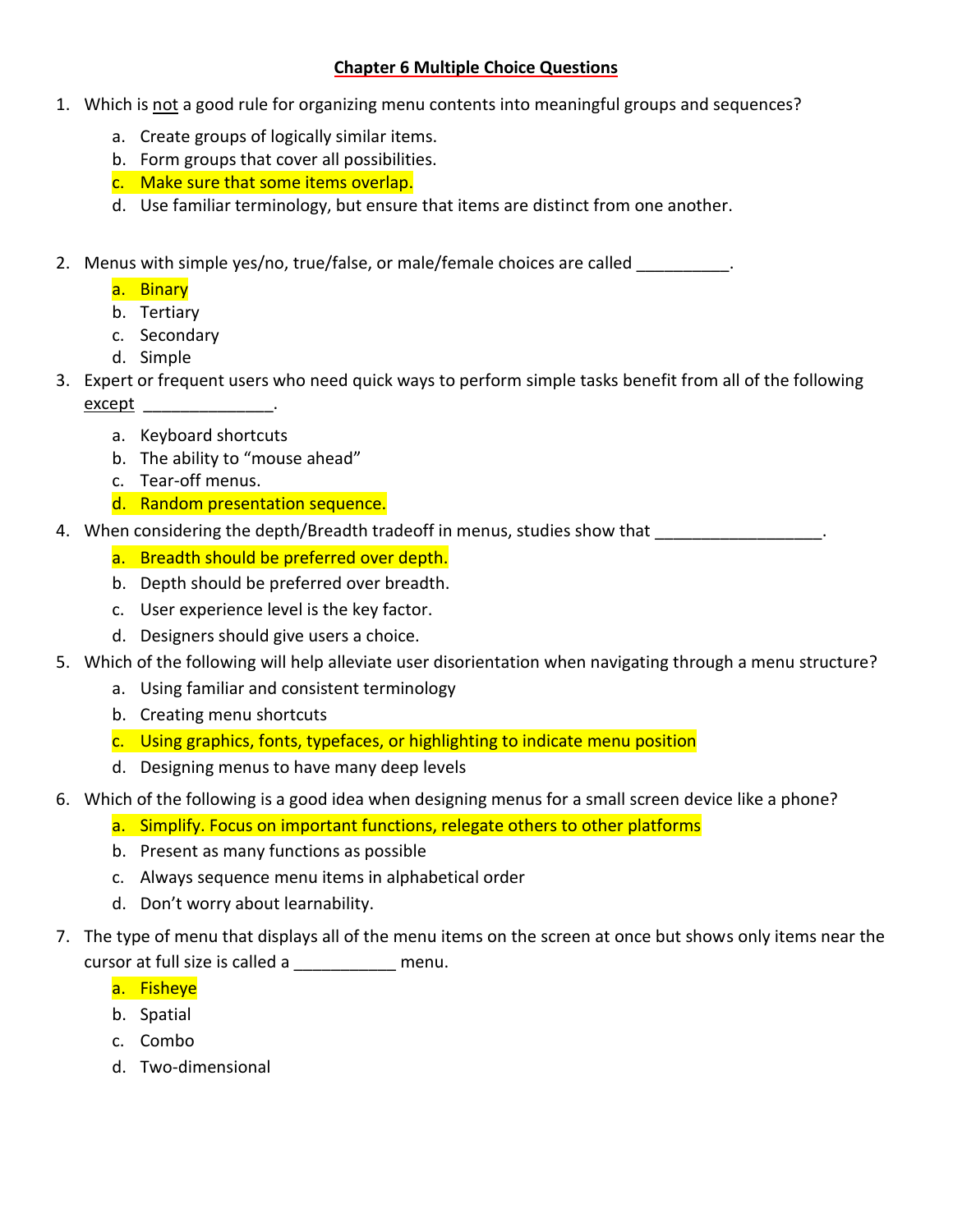#### 8. An alphaslider allows users to

- a. View menu items in context.
- b. Select one item from a large number of categorical items.
- c. Customize menu views and operations
- d. Reduce the number of required cursor movements
- 9. Which of the following is not a guideline for good form fill-in design?
	- a. Group and sequence of fields logically
	- b. Make sure that required fields are clearly marked
	- c. Allow users to enter any value in a field
	- d. Give immediate feedback about errors
- 10. Which of the following is an example of a custom direct-manipulation graphical widget?
	- a. A drop down menu displaying a series of choices
	- b. A group of radio buttons allowing users to vote for a candidate
	- c. A series of check boxes allowing users to select information to return in a search
	- d. A clickable seating map where users select airplane seats

## 11. Dialog boxes should in the case of the case of the case of the case of the case of the case of the case of t

- a. Be as large as possible to make sure users notice them.
- b. Be small as is reasonable to minimize the overlap and visual disruption.
- c. Be difficult to make disappear.
- d. Blend into the background

## 12. Ribbons are

- a. An attempt to replace menus and toolbars with one-inch tabs grouping commands by task.
- b. A type of menu that displays all of the menu items on the screen at once but shows only items near the cursor at full size.
- c. A type of menu that displays the first portion of the menu and an additional menu item, typically an arrow that leads to the next set of items in the menu sequence
- d. Decorative elements of a menu
- 13. Scrolling menus are the control of the set of the set of the set of the set of the set of the set of the s
	- a. An attempt to replace menus and toolbars with one-inch tabs grouping commands by task.
	- b. A type of menu that displays all of the menu items on the screen at once but shows only items near the cursor at full size.
	- c. A type of menu that displays the first portion of the menu and an additional menu item, typically an arrow that leads to the next set of items in the menu sequence.
	- d. Another name for adaptive menus.

# 14. Embedded links \_\_\_\_\_\_\_\_\_\_\_\_\_\_\_.

- a. Permit items to be viewed in context .
- b. Are distracting to users.
- c. Waste screen space.
- d. Are useful for expert users.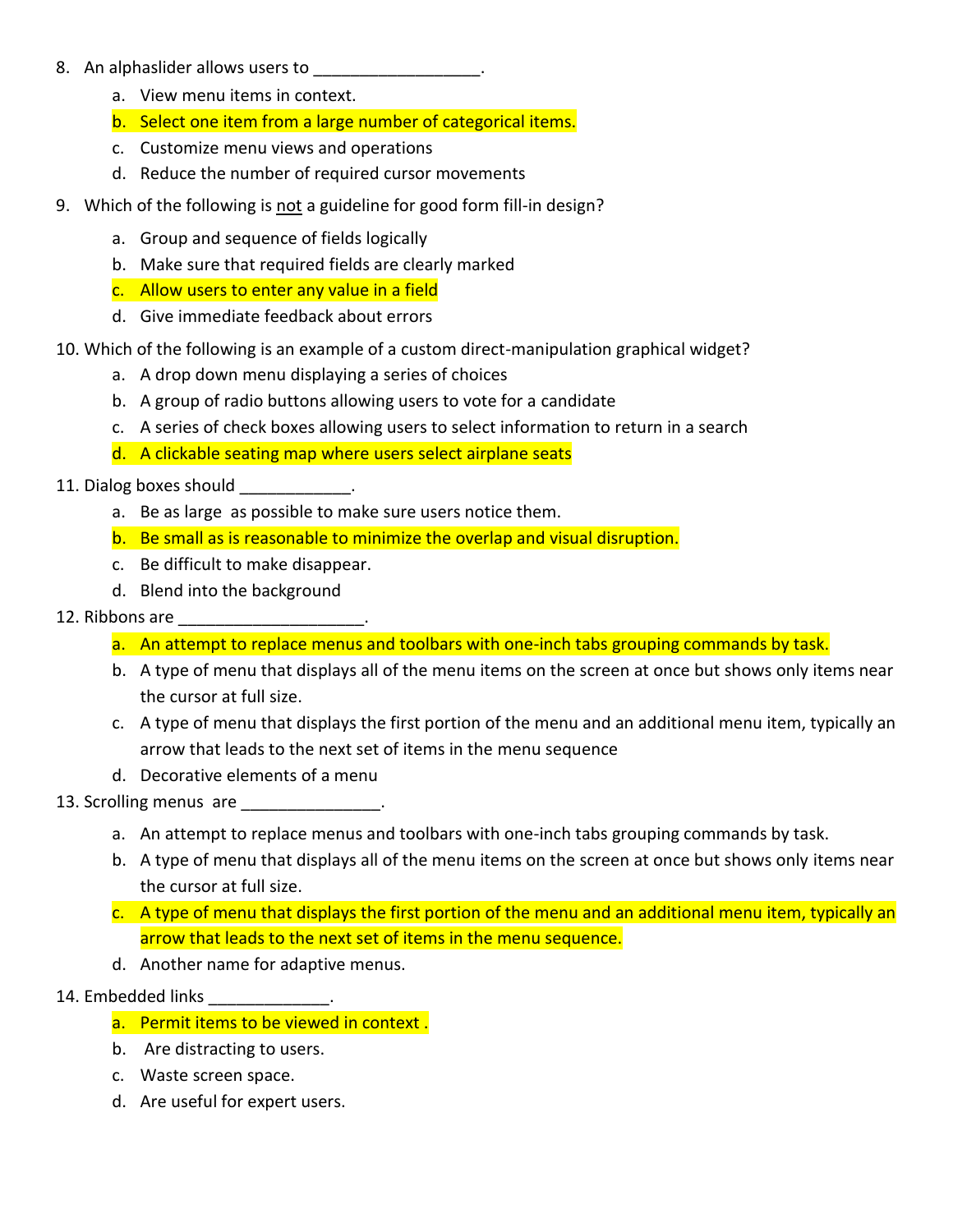#### 15. Linear menu sequences \_\_\_\_\_\_\_\_\_\_\_\_.

- a. Are not effective for novice users performing simple tasks.
- b. Guide the user by presenting one decision at a time.
- c. Require more display space than simultaneous menus.
- d. Give users a good overview of the choices.

### **Chapter 7 Multiple Choice Questions**

- 1. The operation of computers by people using a familiar natural language to give instructions is called \_\_\_\_
	- a. Plain Language Interaction
	- b. Natural Language Syntax
	- c. Natural Language Interaction
	- d. Command Language
- 2. Command languages are distinguished from menu-selection systems in that  $\qquad \qquad$ .
	- a. Users must recall notation and initiate actions.
	- b. Users view or hear the limited set of menu items and respond.
	- c. Command languages are better suited for novice users.
	- d. Command-language systems offer the user detailed prompts
- 3. Which of the following is not a guideline for creating usable abbreviations for a command set?
	- a. A simple primary rule should be used to generate abbreviations for most items; a simple secondary rule should be used for those items where there is a conflict.
	- b. Abbreviations generated by the secondary rule should have a marker (for example, an asterisk) incorporated in them.
	- c. The number of words abbreviated by the secondary rule should be kept to a minimum.
	- d. Variable-length abbreviations are preferred over fixed-length ones.
- 4. Habitability of a user interface refers to \_\_\_\_\_\_\_\_\_\_\_\_\_\_.
	- a. Designs that relieve users from learning new syntactic rules.
	- b. How easy it is for users to determine what objects and actions are appropriate.
	- c. How quickly users become comfortable with an interface.
	- d. Limiting the number of commands and ways of accomplishing a task.
- 5. Command languages can be attractive in the following situations except \_\_\_\_\_\_\_\_\_\_\_.
	- a. When infrequent use of a system is anticipated.
	- b. When users are knowledgeable about the task and interface concepts.
	- c. When screen space is at a premium.
	- d. When response times and display rates are slow.
- 6. Natural-language support has shown more success in all the following areas except  $\blacksquare$ 
	- a. Text searching
	- b. Dialogue-like interactions
	- c. Text generation
	- d. Instructional systems.
- 7. Natural-language interaction and English-language queries have been implemented, but their effectiveness and advantages are limited, mainly because of **which contains the container**

## a. Habitability issues

- b. Lack of user knowledge
- c. The limits of artificial intelligence d. High cost of implementation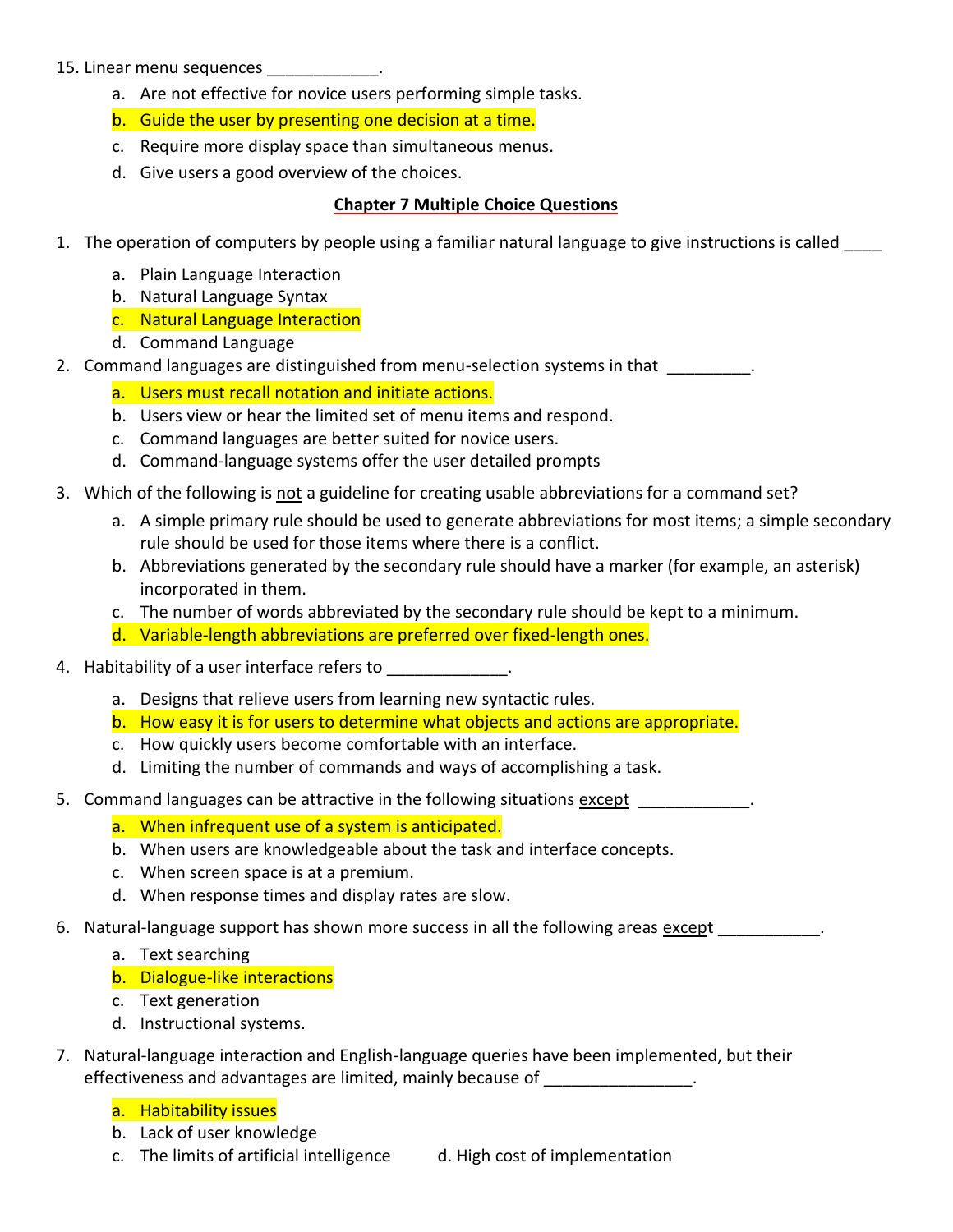- 8. Which of the following is not an example of good command-language guidelines?
	- a. Create an explicit model of objects and actions.
	- b. Choose meaningful, specific, distinctive names.
	- c. Provide a consistent structure (hierarchy, argument order, action-object).
	- d. Provide multiple ways of accomplishing each task.
- 9. Which statement about unifying interface concepts or metaphors is true?
	- a. They are only useful for novice users
	- b. They aid learning, problem solving, and retention
	- c. They are an ineffective gimmick
	- d. They are only useful for power users
- 10. All of the following are negative effects of providing excessive numbers of objects and actions except:
	- a. More objects and actions take more code to maintain.
	- b. More help screens, error messages, and user documentation are required.
	- c. Excess functionality slows users' learning
	- d. Users are frustrated, because desired functions may not be supported.
- 11. The basic goals of language design are:
	- a. Precision, Compactness, Ease in writing and reading, Completeness, Speed in learning, Simplicity to reduce errors, Ease of retention over time
	- b. Creativity, Complexity, Speed in Learning, Ease in reading and writing, Adaptability
	- c. Standardization, Ease of retention over time, Quality, Plasticity, and Transparency
	- d. Adaptability, Simplicity to reduce errors, Complexity, Ease of reading and writing
- 12. Which of the following is not a higher-level goal of language design?
	- a. Close correspondence between reality and the notation
	- b. Convenience in carrying out manipulations relevant to users' tasks
	- c. Compatibility with existing notations
	- d. Relevance to users' tasks
- 13. Constraints on a language include all of the following except  $\qquad \qquad$ 
	- a. The capacity for human beings to record the notation.
	- b. Expressiveness to encourage creativity
	- c. The match between the recording and the display media (for example, clay tablets, paper, printing presses).
	- d. The convenience in speaking (vocalizing).
- 14. Which of the following is not true of command languages?
	- a. They originated with operating-system commands
	- b. They are distinguished by their immediacy and by their impact on devices or information.
	- c. They do not allow for the creation of macros.
	- d. Commands are brief and their existence is transitory
- 15. An application with textual databases is  $\frac{1}{2}$ , in which a natural-language parser analyzes the stored text and creates a more structured format.
	- a. Extraction
	- b. Natural language question answering
	- c. Habitability
	- d. Text generation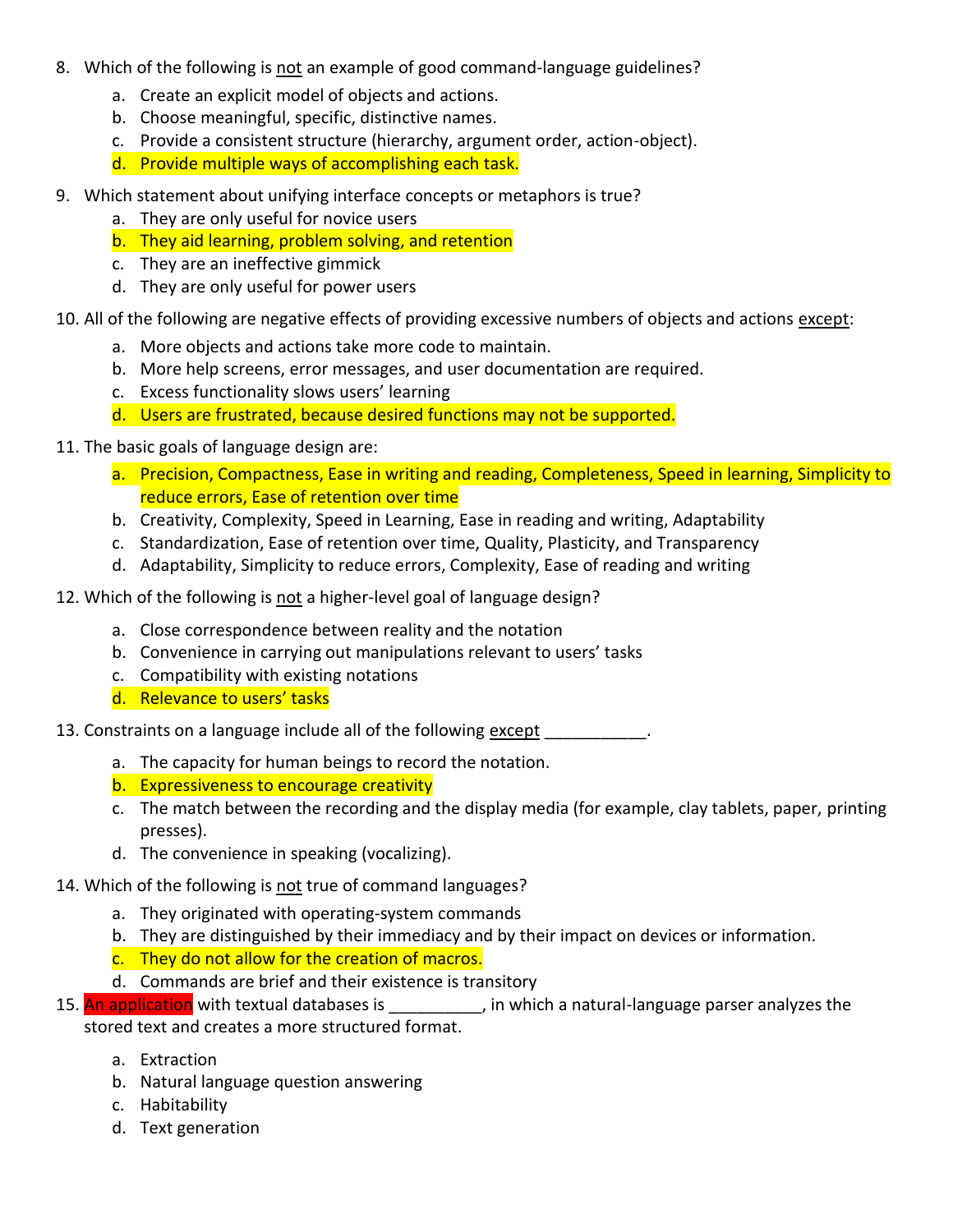#### **Chapter 8 Multiple Choice Questions**

- 1. All of the following are ways designers have tried to improve on keyboards except:
	- a. Dvorak layout
	- b. ABCDE style
	- c. Non-Haptic style
	- d. OrbiTouch keyless keyboard
- 2. A touchscreen is an example of a \_\_\_\_\_\_\_\_\_\_\_\_\_ device.
	- a. Direct Control
	- b. User Control
	- c. Indirect Control
	- d. Non-Control

\_\_\_\_\_\_\_\_\_\_\_\_.

- 3. A speech generator is useful for users in all the following situations except when:
	- a. They have a long list of data entry items
	- b. Their visual channels are overloaded
	- c. They must be free to move around
	- d. When the environment is too brightly lit, too poorly lit
- 4. All of the following are strategies for creating an interface optimized for a small screen device input except
	- a. Provide support for one-handed interaction.
	- b. Place targets towards the center of the device.
	- c. Take advantage of every pixel of screen space
	- d. Include functionality for as many secondary tasks as possible.
- 5. Advantages of devices using context-aware computing include all of the following except:
	- a. Users get information at their point of need.
	- b. Stores can greet customers with directions, coupons, and other useful items when they are nearby.
	- c. User privacy is always protected.
	- d. It can help users of tablet computers to connect to a printer located in the same room.
- 6. It has been demonstrated that more rapid data entry can be accomplished if several keys can be pressed
	- simultaneously. This is called  $\qquad \qquad$ .
		- a. Chording
		- b. Haptic feedback
		- c. Dual key pressing
		- d. QWERTY keyboarding
- 7. Almost all keyboards use the \_\_\_\_\_\_\_\_\_\_\_ layout.
	- a. ABCDE
	- b. QWERTY
	- c. Inverted-T arrangement
	- d. Virtual
- 8. Which of the following is not an example of an indirect control pointing device?
	- a. Stylus
	- b. Mouse
	- c. Trackball d. Joystick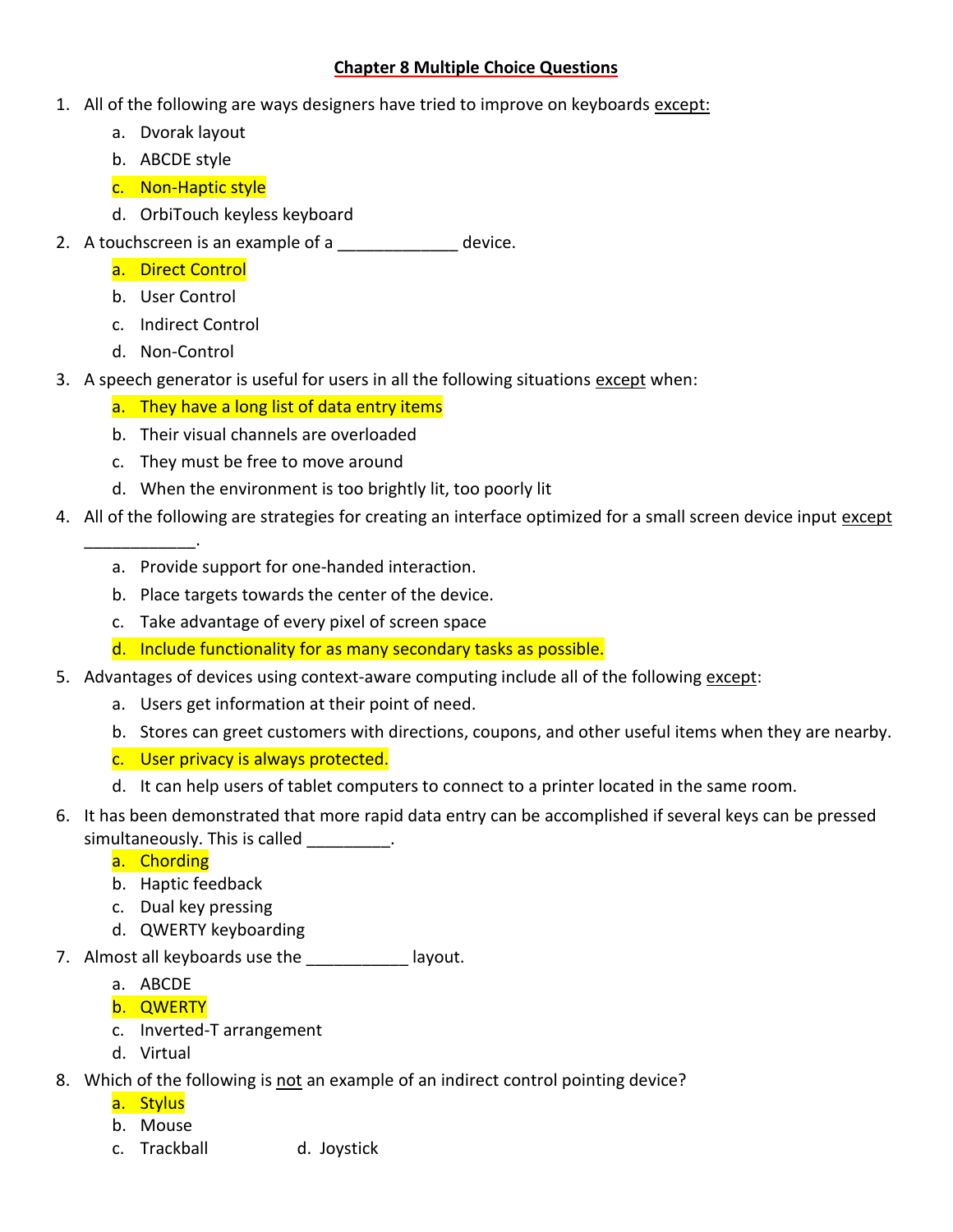- 9. A samall isometric joystick embedded in keyboards between the letters G and H.
	- a. Directional pad
	- b. Trackpoint
	- c. Mouse
	- d. Trackball

10. Users with motor disabilities often prefer example over mice.

- a. Touchpads and tablets
- b. Directional pads and trackpoints
- c. Joysticks and trackballs
- d. Touchpads and joysticks

11. Which of the following statements is not true about tactile graphics?

- a. They are produced by using thermal paper expansion machines
- b. They are placed on top of touchscreens.
- c. They are helpful for users with vision impairments
- d. They are an example of Fitt's Law.
- 12. Tabletop pointing devices are a good choice when  $\blacksquare$ 
	- a. Users have fine-motor challenges.
	- b. Collaboration between users is important.
	- c. There are a small number of targets.
	- d. Pixel-level pointing is required
- 13. Touchscreen and trackball devices are a good choice for  $\qquad \qquad$ .
	- a. Public access, shop floor, and laboratory applications.
	- b. Drawing and handwriting.
	- c. Games
	- d. Situations when there are a small number of targets
- 14. The model of human movement predicting that the time required to rapidly move to a target area is a function of the distance to the target and the size of the target is called

# a. Fitt's Law

- b. The Golden Law
- c. Shneiderman's Law
- d. Norman's Law
- 15. Devices that allow users to push a mouse or other device and to feel resistance have \_\_\_\_\_\_\_\_\_\_.
	- a. Tangible user interfaces
	- b. Haptic feedback
	- c. Motion sensors
	- d. Ubiquitous computing

16. Sensor that allow detect changes in the device's orientation are called \_\_\_\_\_\_\_\_\_\_\_\_\_\_\_.

- a. Tangible user interfaces
- b. Motion sensors
- c. Accelerometers
- d. Motion trackers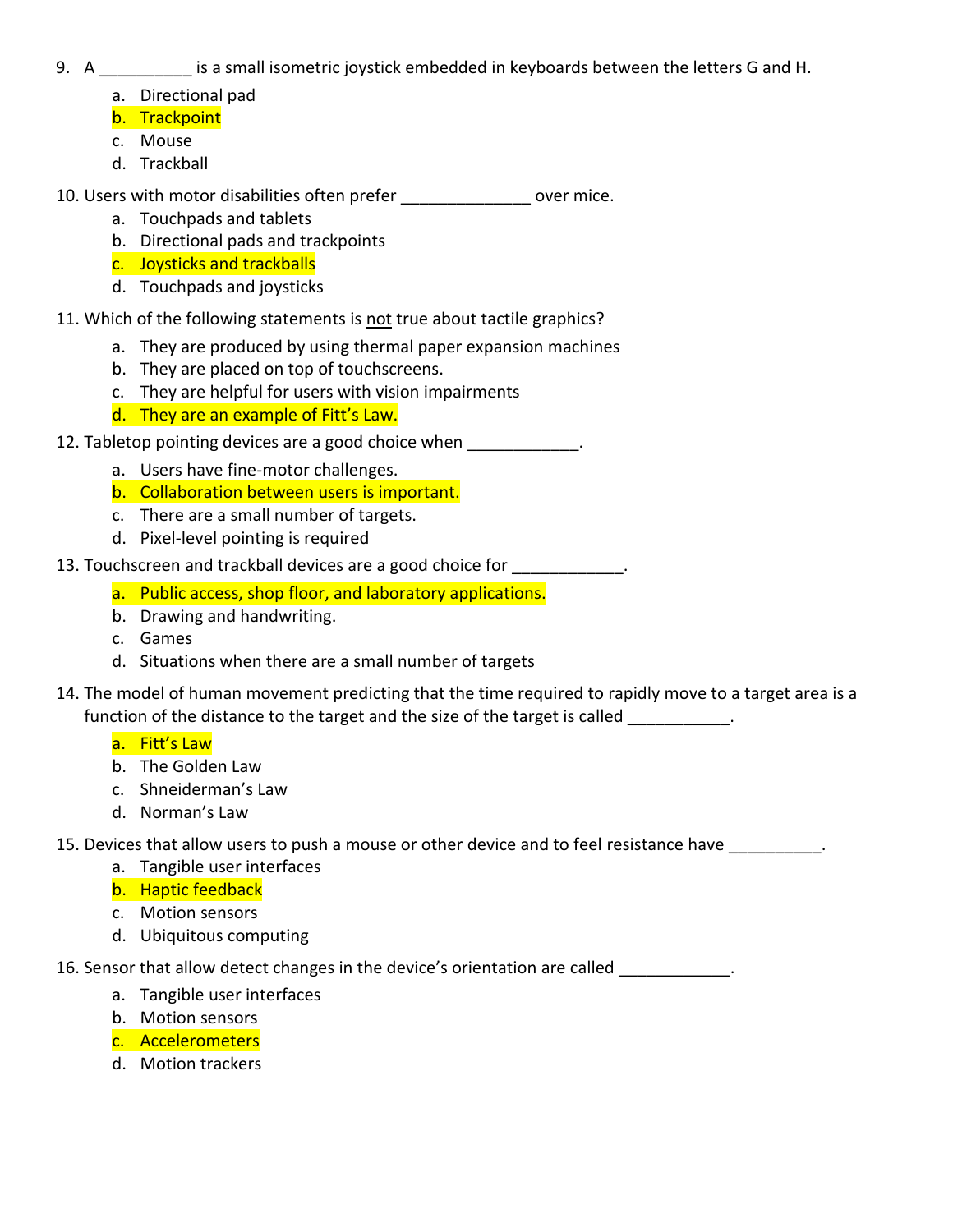17. Which of the following does not improve recognition rates for discrete-word–recognition devices?

- a. Quiet environments
- b. Head-mounted microphones
- c. Careful choice of vocabularies
- d. The elimination of training
- 18. Which of the following is true about speaking commands?
	- a. It assists in users' planning and problem solving
	- b. It is more demanding of working memory than is the hand/eye coordination needed for mouse pointing.
	- c. Error rates are lower for voice users in tasks that required high short-term–memory load.
	- d. Studies of users controlling cursor movement by voice confirm faster performance for cursormovement tasks such as button clicking and web browsing.
- 19. \_\_\_\_\_\_\_\_\_\_\_\_\_\_ systems enable users to dictate letters and compose reports verbally for automatic transcription.
	- a. Continuous-speech–recognition
	- b. Speech generation
	- c. Discrete-word recognition
	- d. Audiolization

20. Created abstract sounds whose meanings must be learned are called

- a. Auditory icons
- b. Sound icons
- c. Earcons
- d. Sonification

## **Chapter 10 Multiple Choice Questions**

- 1. What three primary factors influence users' expectations and attitudes regarding response time?
	- a. Previous experiences, individual personality differences, and task differences
	- b. Skill level, previous experience, and task differences
	- c. Individual personality differences, skill level, and type of hardware
	- d. Previous experience, user goals, and skill level
- 2. Which statement is not true about user response time?
	- a. Users generally prefer shorter response times.
	- b. Longer response times (> 15 seconds) are disruptive.
	- c. Shorter response time leads to longer user think time.
	- d. A faster pace may increase productivity, but it may also increase error rates.
- 3. Which statement is not true about short-term, long-term, and working memory?
	- a. People have limited capacities for absorbing information.
	- b. People store short "chunks" of information in short-term memory.
	- c. People use short-term memory in conjunction with working memory for processing information and for problem solving.
	- d. Long-term memory processes perceptual input, whereas working memory is used to generate and implement solutions.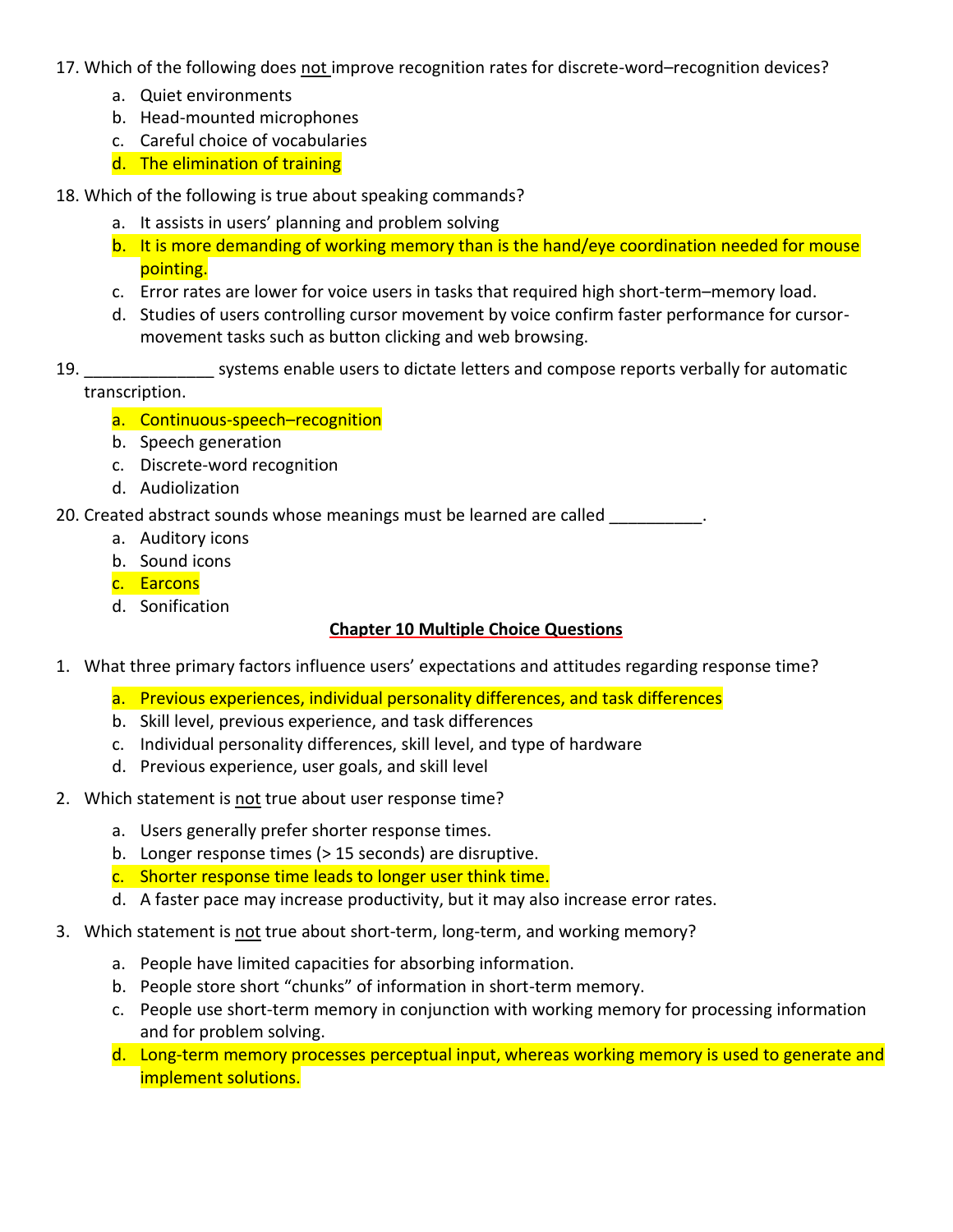- 4. Under what conditions might a *slower* response rate might be more desirable?
	- a. A slower response rate is never more desirable. Users demand speed.
	- b. When increasing user think time can lead to better processing of information and fewer errors.
	- c. For software developers working on collaborative projects.
	- d. When web display variables cannot be controlled.
- 5. An example of response time choke is \_\_\_\_\_\_\_\_\_\_\_\_\_.
	- a. When network installers implement a response-time mechanism by which they could slow down the system when the load was light.
	- b. When interface designers maximize the response time of a system that must adapt to different user requirements.
	- c. When a home user with a dial-up modem gets frustrated with the slow response time
	- d. Users assess their download and upload speeds with web tools.
- 6. Ways a designer can reduce user frustration include all of the following except:
	- a. Increase server capacity, network speed, and network reliability.
	- b. Improve user training, online help, and online tutorials.
	- c. Redesign instructions and error messages.
	- d. Design for expert users first, not for universal usability.
- 7. What is the effect of modest (small) variations in response time (plus or minus 50% of the mean)?
	- a. They have just as big of a negative effect on performance as long delays.
	- b. They appear to be tolerable and to have little effect on performance.
	- c. Frustration emerges only if response is unusually short.
	- d. Users do not respond at all to variations in response time.
- 8. Well-designed web sites often download and such a set of
	- a. Slowly, to improve accuracy.
	- b. Critical information first.
	- c. Critical information last.
	- d. Eliminate the use of graphics in order to speed information delivery.
- 9. For repetitive tasks, users prefer and will work more rapidly with \_\_\_\_\_\_\_\_\_\_.
	- a. Variable response times
	- b. Longer response times
	- c. Shorter response times
	- d. Linear productivity

#### 10. For complex problems, users will \_\_\_\_\_\_\_\_\_\_\_.

- a. Typically perform well even as response time grows, as they can use the delays to plan ahead.
- b. Be annoyed by delays of more than a few tenths of a second.
- c. Be deeply concerned with trust, credibility, and privacy.
- d. Pick up the pace of the interface and may fail to fully comprehend the presented material.
- 11. Automaticity is
	- a. Conscious control of information processing.
	- b. Automatic and involuntary information processing, occurring without conscious control.
	- c. Computer automation of information processing.
	- d. When a user performs a complex sequence of actions with a heavy cognitive load.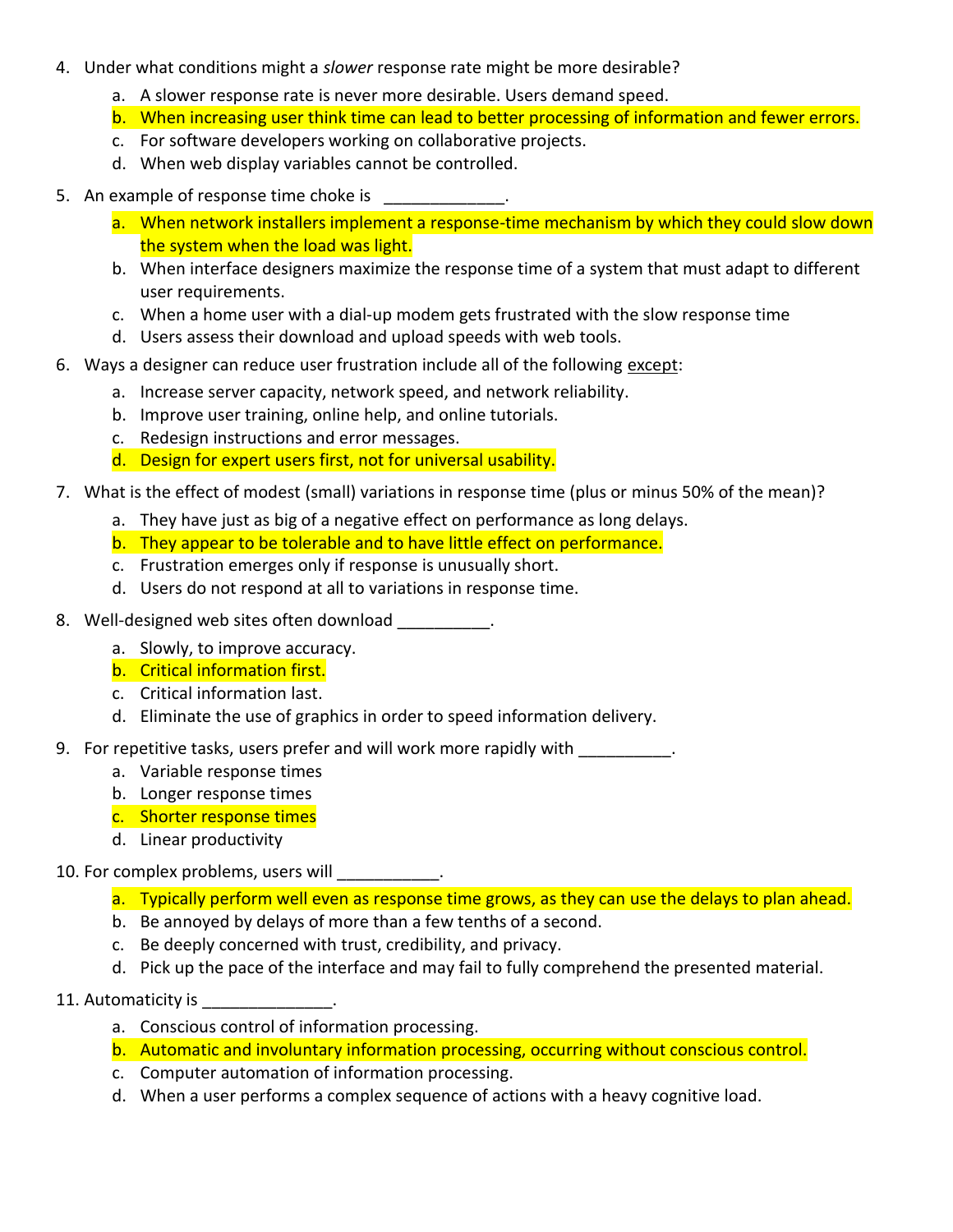- 12. The three initial strategies that can reduce user frustration are
	- a. Reduce long-term memory load, provide only very simple interfaces, and decrease automaticity.
	- b. Reduce short-term and working memory load, provide information-abundant interfaces, and increase automaticity.
	- c. Increase short-term and working memory load, provide information-abundant interfaces, and decrease automaticity.
	- d. Increase response times for simple tasks, increase short-term memory load only, increase automaticity.
- 13. Error rates at shorter response times increase with \_\_\_\_\_\_\_\_\_\_\_.
	- a. Users' frustration levels.
	- b. The number of tasks to be accomplished.
	- c. Users' ability levels.
	- d. The cognitive complexity of the tasks.
- 14. Which of the following is not true of users?
	- a. Novices may exhibit better performance with somewhat slower response times.
	- b. Novices prefer to work at speeds slower than those chosen by knowledgeable, frequent users.
	- c. When there is little penalty for an error, users prefer to work more slowly.
	- d. If users have experienced rapid performance previously, they will expect and demand it in future situations.
- 15. The size of a chunk of information a person can hold in short-term memory depends on
	- a. Their familiarity with the material (knowledge and experience).
	- b. Their long-term memory
	- c. Their natural cognitive abilities
	- d. Their age and gender.

# **Chapter 11 Multiple Choice Questions**

- 1. The disadvantages associated with anthropomorphic designs include all of the following except:
	- a. They may be seen as deceptive, confusing, and misleading
	- b. They may give users an erroneous model of how computers work and what the machines' capacities are.
	- c. Users often find them annoying.
	- d. They cause users to make more frequent errors.
- 2. Guidelines for good use of color include all of the following except:
	- a. Use color conservatively.
	- b. Limit the number of colors
	- c. Use black and white in graphic displays for greater information density.
	- d. Consider the needs of color-deficient users.
- 3. Which of the following is not a pitfall of color use?
	- a. Consistent color-coding may mislead users.
	- b. Color pairings may cause problems.
	- c. Color fidelity may degrade on other hardware.
	- d. Printing or conversion to other media may be a problem.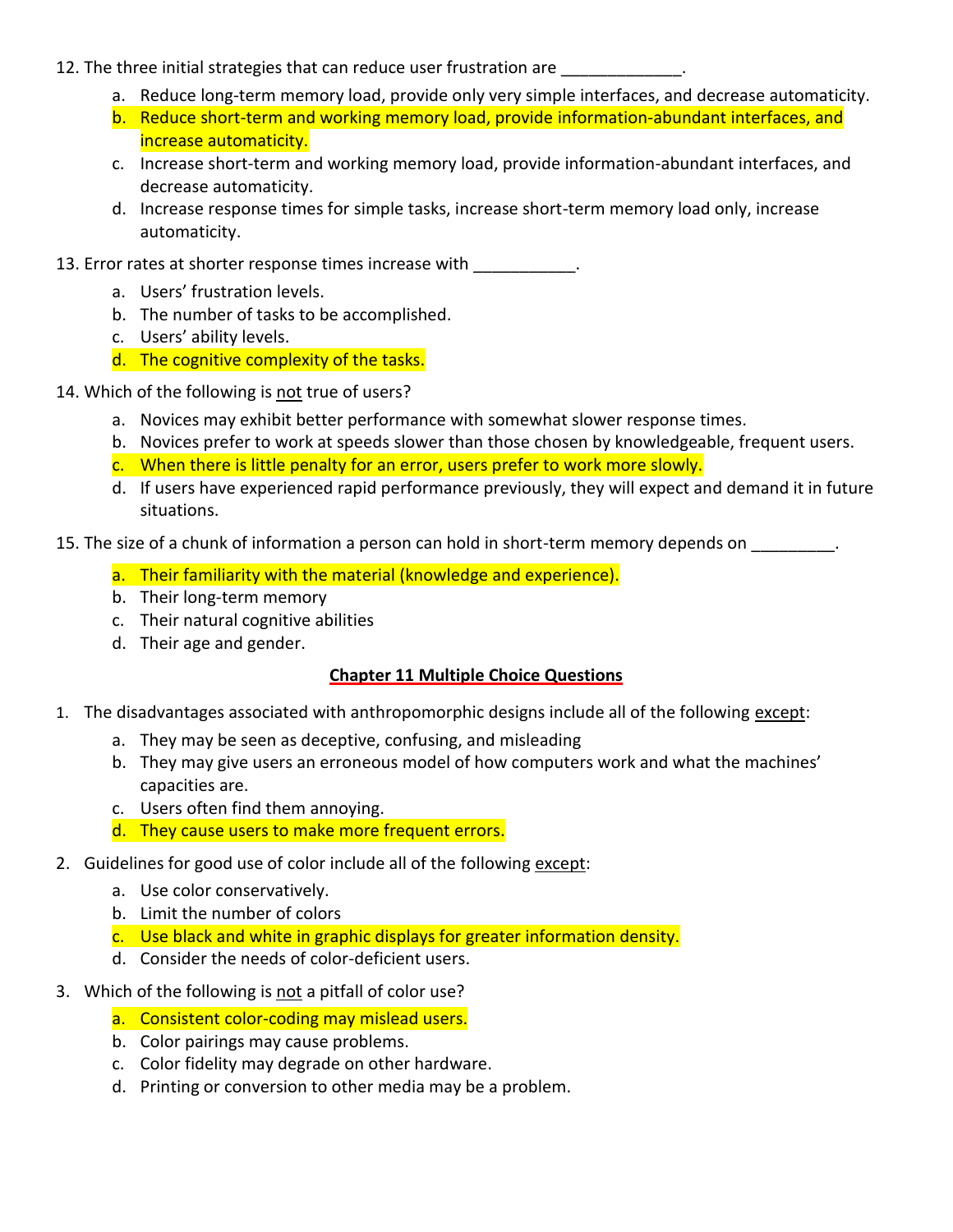- 4. Well-written error messages will do all of the following except:
	- a. Indicate what the user needs to do.
	- b. Use a positive tone.
	- c. State the problem, cause, and solution
	- d. Vary visual format and placement
- 5. Windows that appear change contents, and close as a direct result of user actions in the task domain are  $called \qquad \qquad \qquad$ 
	- a. Contextual windows
	- b. Coordinated windows
	- c. Direct action windows
	- d. User controlled windows
- 6. The task concept that describes how information objects change based on user actions is called  $\blacksquare$ 
	- a. Unsynchronized scrolling
	- b. Browsing
	- c. Coordination
	- d. Collaboration
- 7. Synchronized scrolling is a type of coordination where \_\_\_\_\_\_\_\_\_\_.
	- a. The scroll bar of one window is coupled to another scroll bar, and action on one scroll bar causes the other window's contents to scroll in parallel.
	- b. Coordinated windows can be used to support hierarchical browsing.
	- c. Browser tabs allow you to view multiple web pages in the same browser without the need to open a new browser session.
	- d. Scroll bars can automatically be turned on and off to conserve screen space.
- 8. Tabbed browsing is a type of coordination where
	- a. Windows can automatically be resized and arranged so that they do not overlap each other
	- b. Users can view multiple web pages in the same browser without the need to open a new browser session.
	- c. The current state of the display with all the windows and their contents is automatically saved.
	- d. Dependent windows are opened simultaneously in a nearby and convenient location.
- 9. Role centered design \_\_\_\_\_\_\_\_\_\_.
	- a. Emphasizes the users' tasks rather than the applications and documents.
	- b. Emphasizes users' applications and documents rather than their tasks.
	- c. Will not substantially improve support for individuals in managing their multiple roles.
	- d. Could reduce distraction while the user is working in a given role.
- 10. Requirements for a personal role manager include
	- a. Support a unified framework for information organization according to users' software.
	- b. Support single window actions only for fast arrangement of information.
	- c. Allow fast switching and resumption of roles.
	- d. Focus users' cognitive resources on interface-domain actions, not task-domain actions.
- 11. The magnification from the overview to the detail view is called the  $\blacksquare$ 
	- a. Scale factor
	- b. Map scale
	- c. Detail scale
	- d. Zoom factor